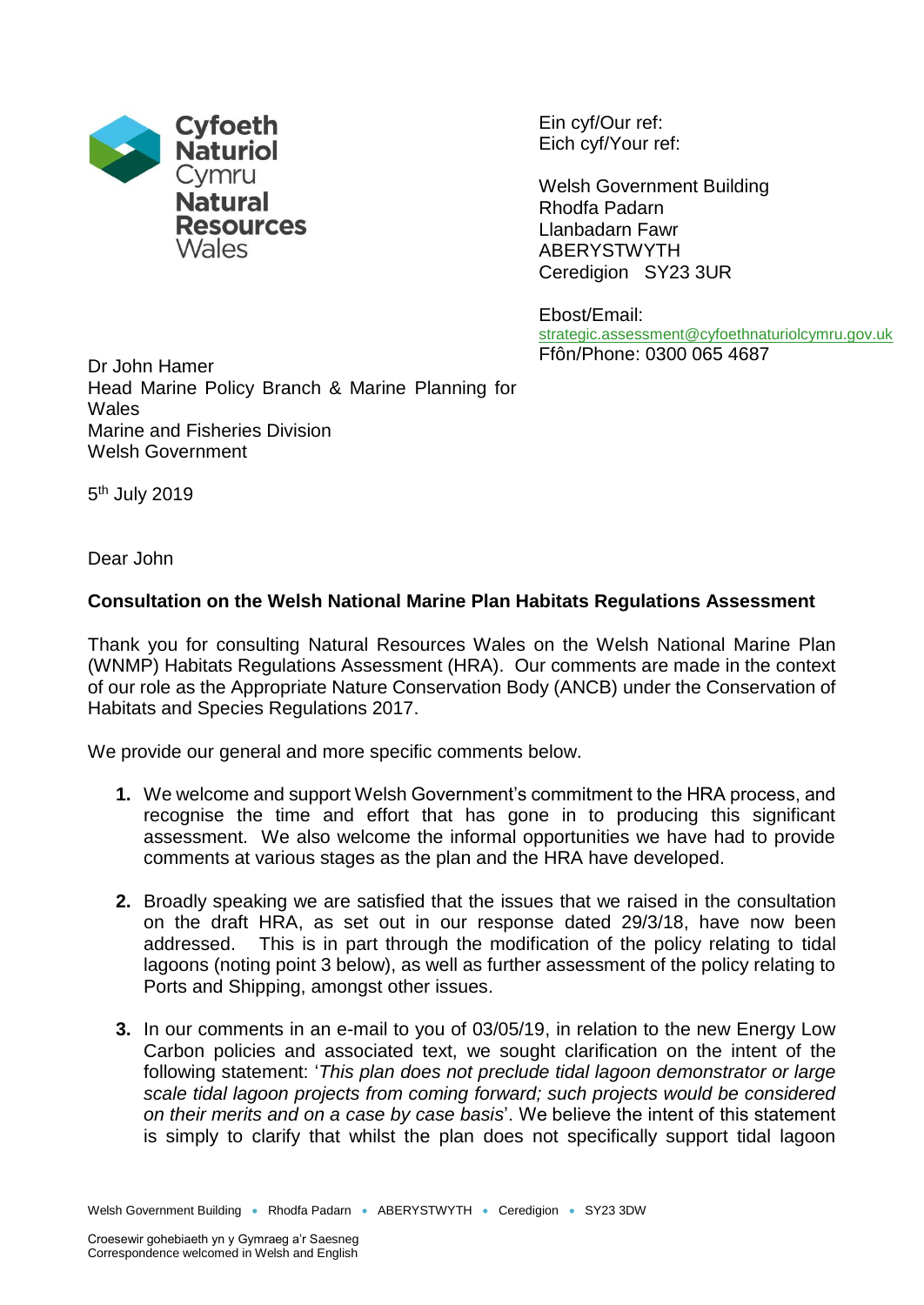developments, proposals may still come forward and be assessed against policies in this plan. If this interpretation is incorrect, and the intention is for the plan to support development of tidal lagoons, we would then disagree with a conclusion of no likely significant effects or no adverse effects on integrity relating to this policy.

**4.** Our most significant outstanding concern is in relation to the way that the HRA deals with policies relating to offshore wind. The HRA screens this policy out of the assessment at the test of likely significance, an approach that appears to be inconsistent with the approach taken to the wave, tidal stream and aggregate policies. It is our understanding that during the lifetime of the WNMP, plans and/or applications that sit outside of those included and already subject to HRA in the latest offshore wind leasing round, could arise, and would be subject to the offshore wind policy (similarly to the sectors listed above). Therefore, in relation to future offshore wind activities only, not existing permissions/licences, we advise that it is necessary for consideration of this aspect only to go forward to appropriate assessment.

We also note that in a number of places in Table 4.4 *Summary of Sector Policies' screening* a statement is used that '*Future rounds of seabed leasing by TCE will be subject to strategy-level HRA and that is independent from the provisions of the WNMP policies'*. This wording seems inappropriate since we would expect that any further planning processes relevant to the marine area would have regard to the marine plan.

- **5.** Table 6.2 *Mitigation and avoidance measures available for typical pressures that may be associated with construction activities* - the mitigations cited for most activities should also include a reference to the ability of pre-development surveys and investigations to enable flexibility over the choice of location as a primary means of avoiding adverse effects on site integrity.
- **6.** Paragraphs 6.6.15-30 these sections include statements relating to marine mammals, diadromous fish and some pelagic seabirds suggesting that evidence from existing deployments has shown that impacts can be avoided through behavioural changes. This evidence is not referenced, nor is the level of confidence described.

We advise that the evidence for or against these effects is not particularly robust. A better approach might be to cite the fact that tidal stream developments have been consented in Wales. Whilst relatively little evidence has emerged since, each was subject to HRA which concluded no adverse effects on site integrity, with suitable mitigation being found to allow deployment despite them being sited in environmentally sensitive areas. We recognise that mitigation will be highly project specific. However, the text in 6.6.21 and 6.6.22 relating to mitigation appears to downplay the effectiveness of mitigation, and doesn't refer to adaptive management, both of which are plausible approaches (subject to careful identification of potential effects), and offer a stronger argument in support of a conclusion of no adverse effects on site integrity than the absence of evidence of effects from existing schemes.

**7.** In-combination assessment. Table 7.4 *Current NSIPs and known large-scale projects with the potential to operate in combination with the marine plan or future activities* – there appears to be a number of errors in relation to this table that do not reflect the changes that have been made to the plan itself, namely: